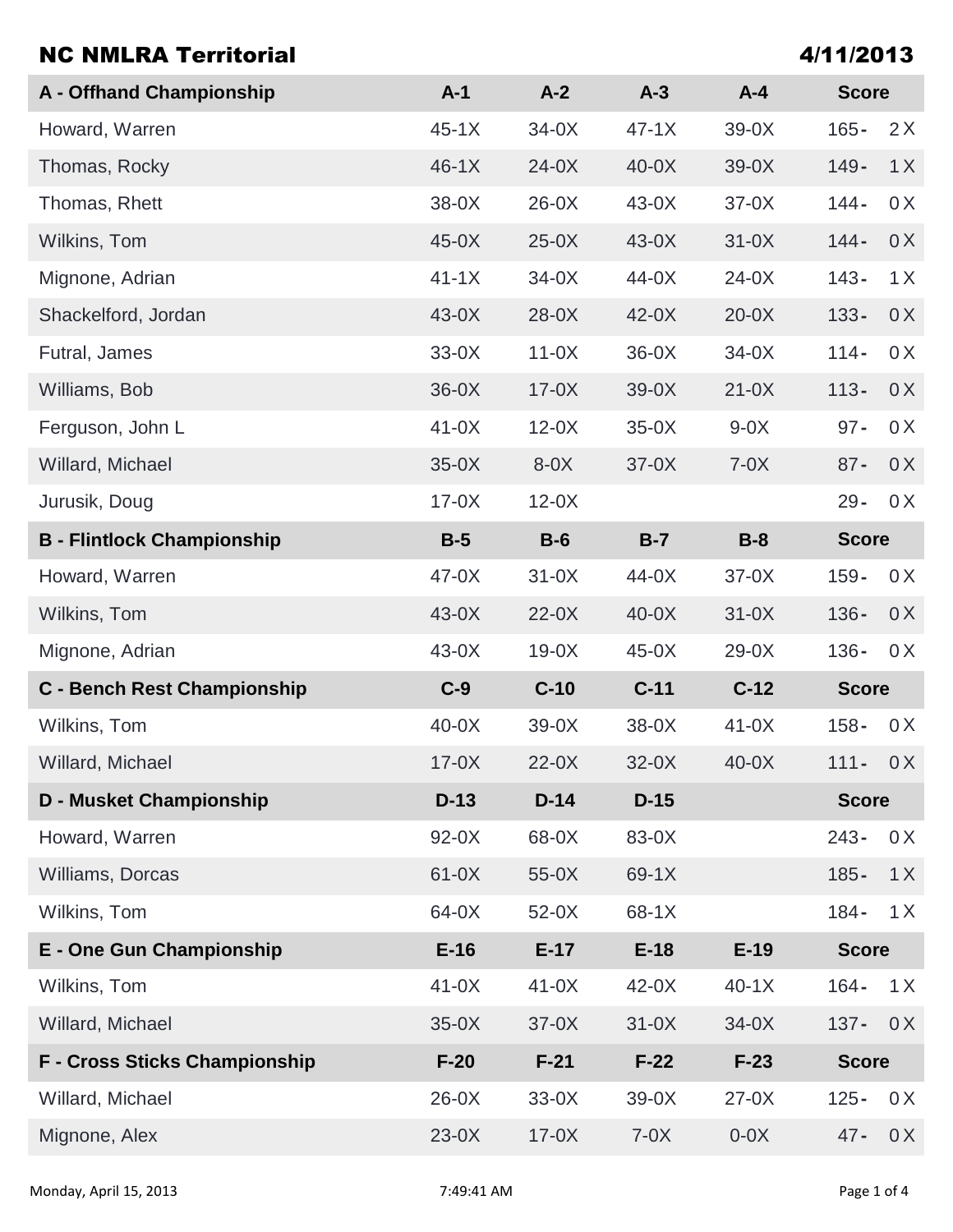| <b>G - Ladies Championship</b>    | $G-24$  | $G-25$  | $G-26$  | $G-27$  | <b>Score</b> |              |  |
|-----------------------------------|---------|---------|---------|---------|--------------|--------------|--|
| Futral, Debbie                    | $35-0X$ | $38-0X$ | $6-0X$  | $11-0X$ | $90 -$       | 0 X          |  |
| Stewart, Debra                    | $27-0X$ | $23-0X$ | $7-0X$  | $5-0X$  | $62 -$       | 0X           |  |
| Williams, Dorcas                  | $8-0X$  | $27-0X$ | $6-0X$  | $14-0X$ | $55 -$       | 0 X          |  |
| H - Junior/4H Championship        | $H-28$  | $H-29$  | $H-30$  | $H-31$  | <b>Score</b> |              |  |
| Mignone, Mathew                   | $26-0X$ | $34-1X$ | $31-0X$ | $27-0X$ | $118 -$      | 1X           |  |
| Mignone, Alex                     | $20-0X$ | $15-0X$ | $29-0X$ | $23-0X$ | $87 -$       | 0 X          |  |
| <b>K</b> - Pistol Championship    | $K-36$  | $K-37$  | $K-38$  |         |              | <b>Score</b> |  |
| Bauer, John                       | $96-1X$ | 98-3X   | 78-2X   |         | $272 -$      | 6X           |  |
| Bauer, Richard                    | $93-1X$ | $94-2X$ | $85-1X$ |         | $272 -$      | 4X           |  |
| Jones, Ed                         | $90-2X$ | $92-0X$ | 84-0X   |         | $266 -$      | 2X           |  |
| Wilkins, Tom                      | 88-1X   | 87-2X   | $75-0X$ |         | $250 -$      | 3X           |  |
| Buchanan, Buck                    | $82-1X$ | 62-0X   | $69-1X$ |         | $213 -$      | 2X           |  |
| Plain, Ken                        | 83-0X   | $77-0X$ | $38-0X$ |         | $198 -$      | 0 X          |  |
| Minarik, Steven                   | $77-0X$ | $77-1X$ | $33-0X$ |         | $187 -$      | 1X           |  |
| Rucienski, Joseph                 | 68-0X   | 76-0X   | $30-0X$ |         | $174 -$      | 0 X          |  |
| Shackleford, Harper               | $61-0X$ | $73-1X$ | $19-0X$ |         | $153 -$      | 1X           |  |
| L - Primitive Aggregate           | $L-39$  | $L-41$  | $L-42$  | $L-43$  | <b>Score</b> |              |  |
| Williams, Bob                     | $17-0X$ | $14-0X$ | $75-0X$ | $10-0X$ | $116 -$      | 0 X          |  |
| Futral, James                     | $11-0X$ | $34-0X$ | 60-0X   | $6-0X$  | $111 -$      | 0 X          |  |
| Willard, Michael                  | $21-0X$ | $18-0X$ | $40-0X$ | $15-0X$ | $94 -$       | 0 X          |  |
| <b>M - SubJunior Championship</b> | $M-44$  | $M-45$  |         |         | <b>Score</b> |              |  |
| Mignone, Mathew                   | $41-0X$ | $43-0X$ |         |         | $84 -$       | 0 X          |  |
| N - Hunters Aggregate             | $N-46$  | $N-47$  | $N-48$  | $N-49$  | <b>Score</b> |              |  |
| Howard, Warren                    | $42-0X$ | $39-0X$ | 44-0X   | $7-0X$  | $132 -$      | 0 X          |  |
| Thomas, Rhett                     | $41-0X$ | $35-0X$ | $41-0X$ | $14-0X$ | $131 -$      | 0X           |  |
| Thomas, Rocky                     | $45-0X$ | $37-0X$ | $27-0X$ | $18-0X$ | $127 -$      | 0 X          |  |
| Mignone, Adrian                   | $31-0X$ | $29-0X$ | $35-0X$ | $29-1X$ | $124 -$      | 1X           |  |
| Williams, Bob                     | $32-1X$ | $28-0X$ | $28-0X$ | $7-0X$  | $95 -$       | 1X           |  |
| Willard, Michael                  | $26-0X$ | $27-0X$ | $26-1X$ | $10-0X$ | $89 -$       | 1X           |  |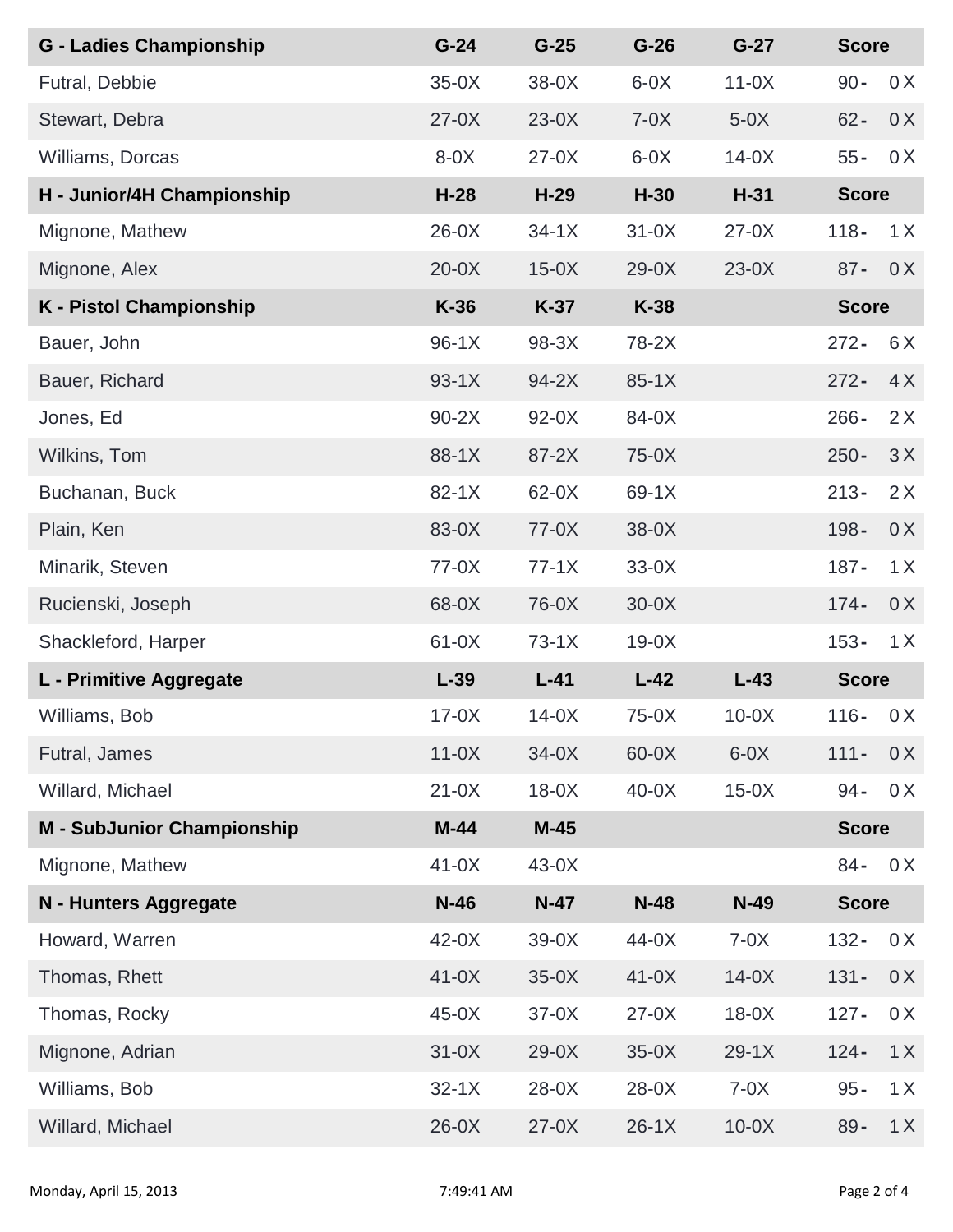| N - Hunters Aggregate                 | $N-46$  | $N-47$  | $N-48$  | $N-49$  | <b>Score</b> |     |
|---------------------------------------|---------|---------|---------|---------|--------------|-----|
| Futral, James                         | $22-0X$ | $13-0X$ | $7-0X$  | $25-1X$ | $67 -$       | 1X  |
| <b>P</b> - Unlimited Long Hunters     | $P-54$  | $P-55$  | $P-56$  | $P-57$  | <b>Score</b> |     |
| Thomas, Rocky                         | $47-1X$ | $44-0X$ | $25-0X$ | $39-0X$ | $155 -$      | 1X  |
| Thomas, Rhett                         | 48-0X   | $23-0X$ | $29-0X$ | $33-0X$ | $133 -$      | 0X  |
| Howard, Warren                        | $45-0X$ | $19-0X$ | $30-0X$ | $37-0X$ | $131 -$      | 0 X |
| Mignone, Adrian                       | $37-0X$ | $32-0X$ | $31-0X$ | $15-0X$ | $115 -$      | 0 X |
| Ferguson, John L                      | $31-0X$ | $36-0X$ | $23-0X$ | $10-1X$ | $100 -$      | 1X  |
| Shackelford, Jordan                   | $40-1X$ | $12-0X$ | $31-0X$ | $9-0X$  | $92 -$       | 1X  |
| Futral, James                         | $31-0X$ | $17-0X$ | $38-0X$ | $4-0X$  | $90 -$       | 0 X |
| Mignone, Alex                         | $12-0X$ | $24-0X$ | $12-0X$ | $12-0X$ | $60 -$       | 0 X |
| Williams, Dorcas                      | $8-0X$  | $29-0X$ | $0-0X$  | $17-0X$ | $54 -$       | 0 X |
| Q - Ladies Offhand Championship       | $Q-58$  | $Q-59$  | $Q-60$  | $Q-61$  | <b>Score</b> |     |
| Futral, Debbie                        | $46-0X$ | $39-0X$ | $38-0X$ | $34-0X$ | $157 -$      | 0 X |
| Williams, Dorcas                      | $31-0X$ | $31-0X$ | $24-0X$ | $20-0X$ | $106 -$      | 0X  |
| Stewart, Debra                        | $25-0X$ | $21-0X$ | $28-0X$ | $20-0X$ | $94 -$       | 0 X |
| R - Smoothbore Championship           | $R-62$  | $R-63$  | $R-64$  | $R-65$  | <b>Score</b> |     |
| Wilkins, Tom                          | $32-0X$ | $32-0X$ | $33-0X$ | $27-0X$ | $124 -$      | 0 X |
| Williams, Bob                         | $28-0X$ | $26-0X$ | $14-0X$ | $24-0X$ | $92 -$       | 0 X |
| T - Intermediate/4-H Championship     | $T-69$  | $T-70$  | $T-71$  | $T-72$  | <b>Score</b> |     |
| Shackelford, Jordan                   | $46-0X$ | $30-0X$ | 44-0X   | $24-0X$ | $144 -$      | 0 X |
| Mignone, Alex                         | $24-0X$ | $24-0X$ | $36-0X$ | $17-0X$ | $101 -$      | 0 X |
| Mignone, Mathew                       | $23-0X$ | $22-0X$ | $12-0X$ |         | $57 -$       | 0 X |
| <b>U - Ladies Hunter Championship</b> | $U-73$  | $U-74$  | $U-75$  | $U-76$  | <b>Score</b> |     |
| Futral, Debbie                        | $37-0X$ | $18-0X$ | $25-0X$ | $17-0X$ | $97 -$       | 0 X |
| Williams, Dorcas                      | $17-0X$ | $18-0X$ | $17-0X$ | $26-1X$ | $78 -$       | 1X  |
| V - Cartridge Rifle Championship      | $V-77$  | $V-78$  | $V-79$  | $V-80$  | <b>Score</b> |     |
| Bowling, Bill                         | $97-2X$ | 66-1X   | $91-2X$ | 59-0X   | $313 -$      | 5X  |
| Ferguson, John L                      | $97-0X$ | $55-0X$ | $95-1X$ | $33-1X$ | $280 -$      | 2X  |
| Rucienski, Joseph                     | 82-0X   | $50-0X$ | $52-1X$ | $30-0X$ | $214 -$      | 1X  |